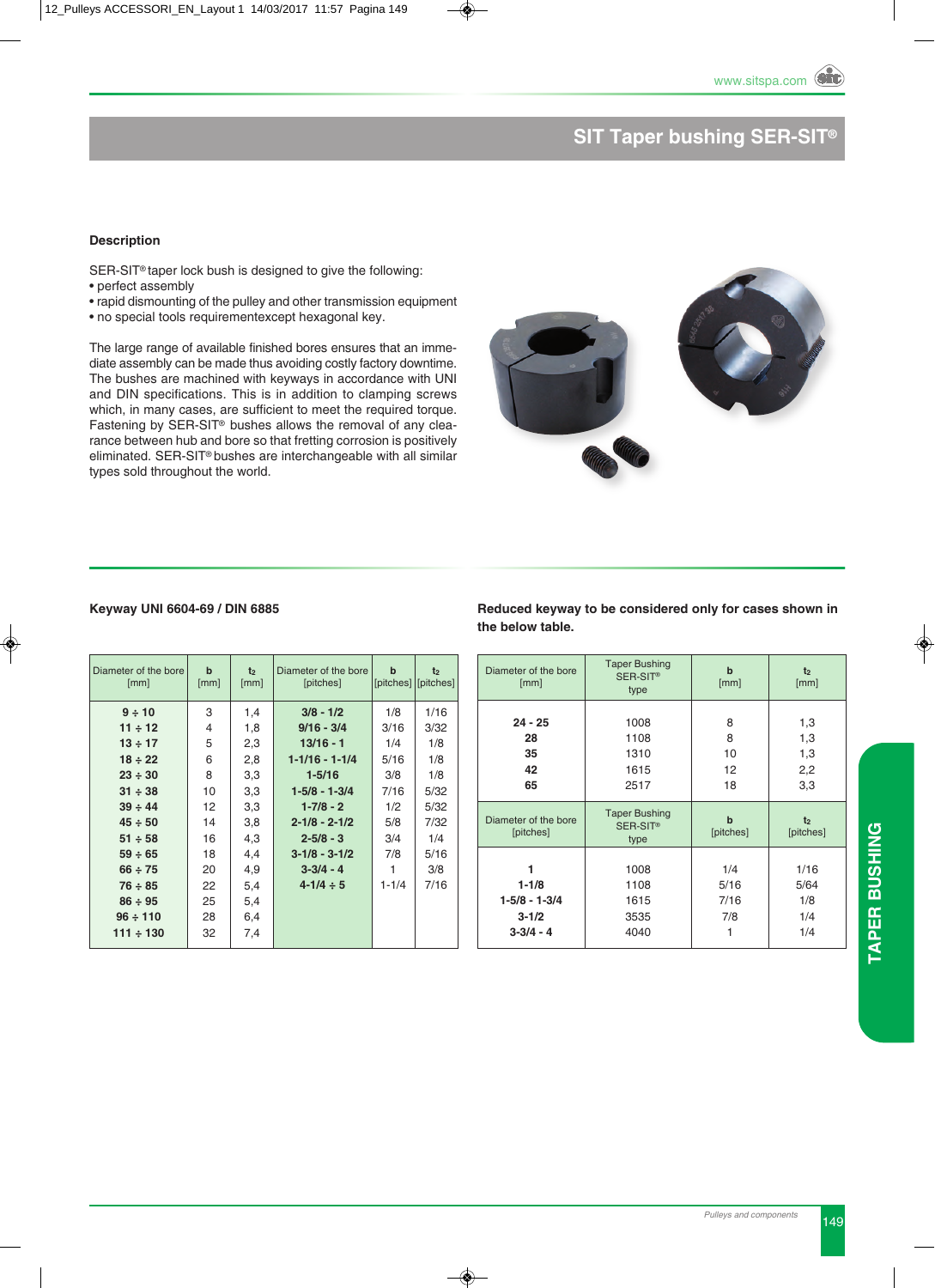### **Technical features of taper bushings SER-SIT®**



| BC 4025 F20 |
|-------------|
|             |
|             |
|             |

| <b>Taper Bushing</b> |                              | Diameter of the bore |                                                                                                                                   | L            | D   |                | screws    |                |             |                 |
|----------------------|------------------------------|----------------------|-----------------------------------------------------------------------------------------------------------------------------------|--------------|-----|----------------|-----------|----------------|-------------|-----------------|
|                      | SER-SIT <sup>®</sup><br>size |                      | d                                                                                                                                 | [mm]<br>[mm] |     | $N^{\circ}$    | Withworth | Length<br>[mm] | Key<br>[mm] | $M_{S}$<br>[Nm] |
| 1008                 | (25.20)                      | mm<br>inches         | 11 12 14 15 16 18 19 20 22 24* 25*<br>3/8 1/2 5/8 3/4 7/8 1*                                                                      | 22.3         | 35  | 2              | 1/4       | 13             | 3           | 5,5             |
| 1108                 | (28.20)                      | mm<br>inches         | 11 12 14 15 16 17 18 19 20 22 24 25 26 27 28*<br>3/8 1/2 5/8 3/4 7/8 1 11/8*                                                      | 22,3         | 38  | $\overline{2}$ | 1/4       | 13             | 3           | 5,5             |
| 1210                 | (30.25)                      | mm<br>inches         | 11 12 14 15 16 18 19 20 22 24 25 26 28 30 32<br>1/2 5/8 3/4 7/8 1 11/8 11/4                                                       | 25.4         | 47  | 2              | 3/8       | 16             | 5           | 20              |
| 1215                 | (30.40)                      | mm<br>inches         | 12 14 15 16 18 19 20 22 24 25 26 28 30 32<br>1/2 5/8 3/4 7/8 1 11/8 11/4                                                          | 38,1         | 47  | $\overline{2}$ | 3/8       | 16             | 5           | 20              |
| 1310                 | (35.25)                      | mm<br>inches         | 14 16 18 19 20 22 24 25 28 30 32 35*<br>1/2 5/8 3/4 7/8 1 11/8 11/4 13/8                                                          | 25,4         | 52  | 2              | 3/8       | 16             | 5           | 20              |
| 1610                 | (40.25)                      | mm<br>inches         | 12 14 15 16 18 19 20 22 24 25 26 28 30 32 35 38 40 42<br>3/8 1/2 5/8 3/4 7/8 1 11/8 11/4 13/8 11/2 15/8                           | 25,4         | 57  | $\overline{2}$ | 3/8       | 16             | 5           | 20              |
| 1615                 | (40.40)                      | mm<br>inches         | 12 14 15 16 18 19 20 22 24 25 26 28 30 32 35 38 40 42*<br>1/2 5/8 3/4 7/8 1 11/8 11/4 13/8 11/2 15/8* 13/4*                       | 38.1         | 57  | 2              | 3/8       | 16             | 5           | 20              |
| 2012                 | (50.30)                      | mm<br>inches         | 14 15 16 18 19 20 22 24 25 26 28 30 32 35 38 40 42 45 48 50<br>5/8 3/4 7/8 1 11/8 11/4 13/8 11/2 15/8 13/4 17/8 2                 | 31,8         | 70  | 2              | 7/16      | 22             | 5           | 30              |
| 2517                 | (65.45)                      | mm<br>inches         | 18 19 20 22 24 25 28 30 32 35 38 40 42 45 48 50 55 60 65*<br>3/4 7/8 1 11/8 11/4 13/8 11/2 15/8 13/4 17/8 2 21/8 21/4 23/8 21/2   | 44,5         | 85  | 2              | 1/2       | 25             | 6           | 50              |
| 3020                 | (75.50)                      | mm<br>inches         | 22 25 28 30 32 35 38 40 42 45 48 50 55 57 60 65 70 75<br>11/4 13/8 11/2 15/8 13/4 17/8 2 21/8 21/4 23/8 21/2 25/8 23/4 27/8 3     | 50.8         | 108 | 2              | 5/8       | 32             | 8           | 90              |
| 3030                 | (75.75)                      | mm<br>inches         | 25 28 30 32 35 38 40 42 45 47 48 50 55 60 65 70 75<br>11/4 13/8 11/2 15/8 13/4 17/8 2 21/8 21/4 23/8 21/2 25/8 23/4 27/8 3        | 76,2         | 108 | 2              | 5/8       | 32             | 8           | 90              |
| 3535                 | (90.90)                      | mm<br>inches         | 25 35 38 40 42 45 48 50 55 60 65 70 75 80 85 90<br>11/2 15/8 13/4 17/8 2 21/8 21/4 23/8 21/2 25/8 23/4 27/8 3 31/8 31/4 33/8 31/2 | 88,9         | 127 | 3              | 1/2       | 38             | 10          | 115             |
| 4040                 | (100.100)                    | mm<br>inches         | 40 42 45 50 55 60 65 70 75 80 85 90 95 100<br>13/4 2 23/4 31/2 33/4* 4*                                                           | 101,6        | 146 | 3              | 5/8       | 44             | 14          | 170             |
| 4545                 | (115.115)                    | mm<br>inches         | 55 60 65 70 75 80 85 90 95 100 105 110<br>331/24                                                                                  | 114,3        | 162 | 3              | 3/4       | 51             | 14          | 195             |
| 5050                 | (125.125)                    | mm<br>inches         | 50 60 65 70 75 80 85 90 95 100 110 115 120 125<br>$3\frac{1}{2}$ 4                                                                | 127.0        | 178 | 3              | 7/8       | 57             | 17          | 275             |
| 6050**               | (150.125)                    | mm<br>inches         | 80-85-90-95-100-105-110-115-120-125-130-135-140-145-150                                                                           | 127,0        | 235 | 3              | $1 - 1/4$ | 107            | 48          | 650             |

Taper bushing having bore diameters in **bold** type are made in steel instead of cast iron

 $M<sub>S</sub>$  = screw tightening torque

 $* =$  reduced keyway

\*\* = hexagonal head screw

### **assembly and disassembling of SER-SIT® conical bushing**

- Before fitting the bushing into the pulley, carefully clean the bore and the conical parts.
- Fit the bushing into the pulley taking care that the threaded half holes of the pulley are in coincidence of the unthreaded holes of the bushing.
- Hand tighten the screws.
- Fit the pulley to the shaft after having carefully cleaned it. Position it and tighten the screws alternately.
- Disassembly: remove screws and put a new one in the jacking hole tightening it until the hub is released.

#### **Note**

Ensure that the top of the keyway doesn't get in contact with the bottom of the seat. it is recommended to keep a certain clearance.